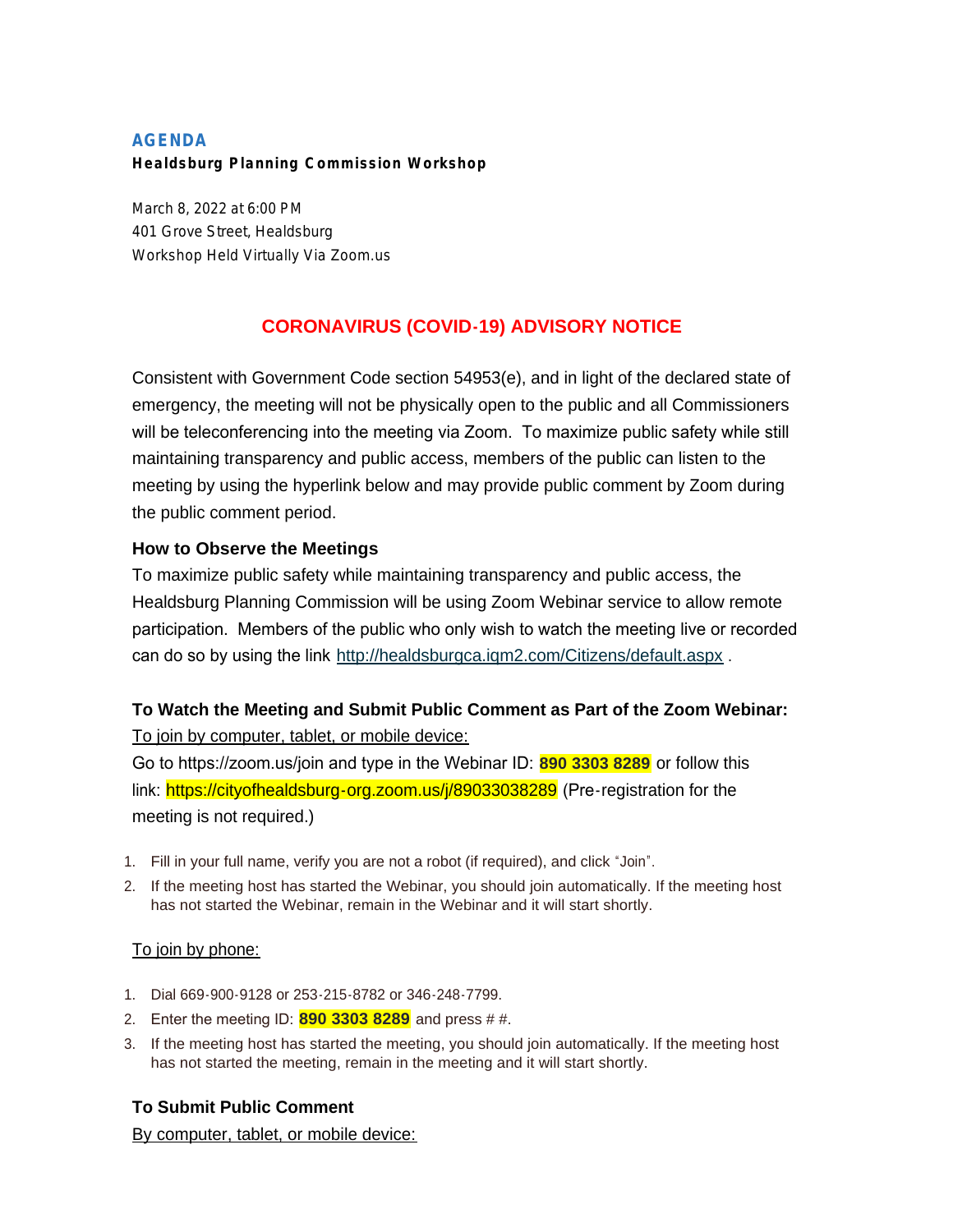- 1. In the bottom center of the screen is a hand icon, click on "Raise Hand". The hand icon will place you in line to speak.
- 2. When it is your turn to comment, the meeting moderator will call upon you to comment. State your first name, last name, address, and comment. Each speaker will be given no more than three (3) minutes to make your comment.
- 3. When you are done commenting, please remember to lower hand.

#### By phone:

- 1. Press \*9 to raise your hand.
- 2. When it is your turn to comment, the meeting moderator will call the last four digits of your phone number. Press \*6 to speak at that time. State your first name, last name, address, and comment. Each speaker will be given no more than three (3) minutes to make your comment.
- 3. At the conclusion of your comments or when three minutes has passed, the meeting host will remove your ability to talk.

#### **Americans with Disabilities Act Accommodations**

Any member of the public who needs accommodations should email staff at ssumpter@healdsburg.gov or by calling 707-431-3346. Staff will use their best efforts to provide reasonable accommodations to provide as much accessibility as possible while also maintaining public safety in accordance with the city procedure for resolving reasonable accommodation requests. All reasonable accommodations offered will be listed on the city website at [https://www.ci.healdsburg.ca.us/406/ada---public](https://www.ci.healdsburg.ca.us/406/ada---public-accessibility)accessibility.

---------------------------------------

- 1. **CALL TO ORDER/INTRODUCTIONS**
- 2. **ROLL CALL**
- 3. **DISCUSSION (Workshop)**

**Application:** DR 2022-05, TM 2022-02, Saggio Hills Affordable Housing Project

**Project** 

**Description:** Conceptual plans for development of 110 units of affordable housing with associated open space, parking, and community facilities on the approximately 12-acre site. Housing types include two-story townhomes, and two- and three-story stacked flats.

# *The purpose of the workshop is to introduce the project to the Planning Commission and community and to obtain input. No official action will be taken at this meeting.*

**Location**: Parcels 5 and 6 of the Saggio Hills project located on either side of recently constructed extension of Parkland Farms Boulevard that connects existing Parkland Farms subdivision to Passalacqua